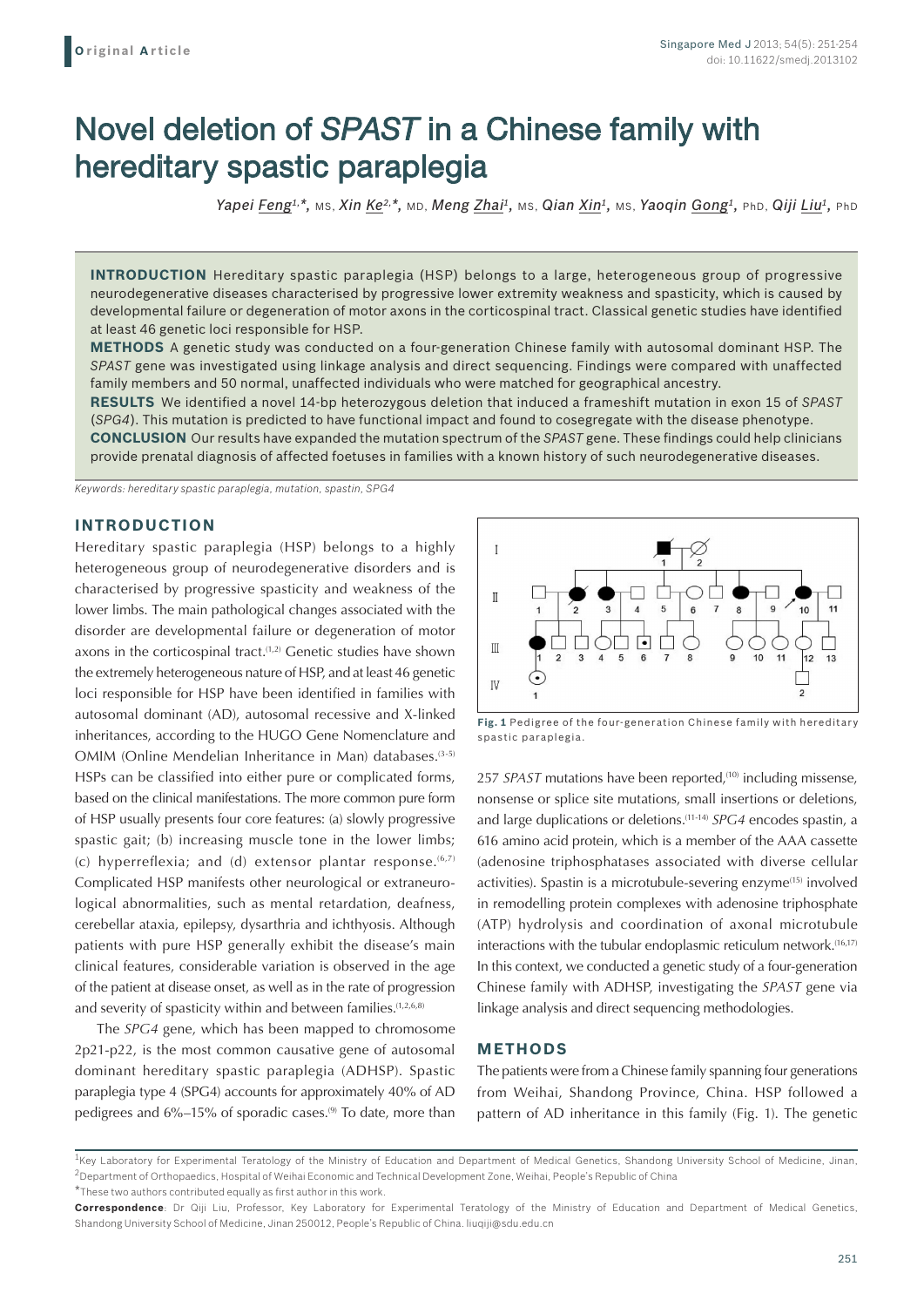| <b>Patient</b>  | Gender | Age at<br>examination<br>(yrs) | Age at<br>onset (yrs) | <b>Disability</b><br>grade* | Ashworth<br>scale <sup>+</sup> | <b>Spastic</b><br>gait | Hypereflexia<br>in legs          | Increased<br>tone in<br>legs | <b>Extensor</b><br>plantar<br>reflex | Weakness<br>in legs | <b>Wasting</b><br>in legs |
|-----------------|--------|--------------------------------|-----------------------|-----------------------------|--------------------------------|------------------------|----------------------------------|------------------------------|--------------------------------------|---------------------|---------------------------|
| 1               | M      |                                | 45                    | $\overline{4}$              | $\overline{4}$                 | $^{+++}$               | $+$                              | $+$                          | $+$                                  | $+$                 | $+$                       |
| II2             | F      | $\qquad \qquad -$              | 46                    | $\overline{4}$              | $\overline{4}$                 | $^{+++}$               | $\begin{array}{c} + \end{array}$ | $^+$                         | $^+$                                 | $^+$                | $^{+}$                    |
| II3             | F      | 69                             | 45                    | $\overline{4}$              | $\overline{4}$                 | $^{+++}$               | $\begin{array}{c} + \end{array}$ | $^+$                         | $+$                                  | $+$                 | $^+$                      |
| II <sub>5</sub> | M      | 71                             | -                     |                             |                                | -                      |                                  |                              |                                      |                     |                           |
| II8             | F      | 65                             | 45                    | 3                           | 3                              | -                      | $^{+}$                           | $^+$                         | $+$                                  | $+$                 | $^{+}$                    |
| II10            | F      | 58                             | 45                    | $\overline{4}$              | $\overline{4}$                 | $^{+++}$               | $+$                              | $^+$                         | $+$                                  | $+$                 | $+$                       |
| II11            | M      | 61                             | -                     |                             |                                |                        |                                  |                              |                                      |                     |                           |
| III1            | F      | 46                             | 46                    | $\mathbf{1}$                | $\overline{2}$                 | -                      | $^{+}$                           | $^+$                         | $+$                                  | $+$                 |                           |
| III4            | F      | 45                             | -                     |                             |                                |                        |                                  |                              |                                      |                     |                           |
| III6            | M      | 42                             | -                     |                             |                                |                        |                                  | -                            |                                      |                     |                           |
| III10           | F      | 38                             |                       |                             |                                |                        |                                  |                              |                                      |                     |                           |
| III11           | F      | 35                             |                       |                             |                                |                        |                                  |                              |                                      |                     |                           |
| III12           | F      | 36                             |                       |                             |                                |                        |                                  |                              |                                      |                     |                           |
| IV1             | F      | 23                             |                       |                             |                                |                        |                                  |                              |                                      |                     |                           |

|  | Table I. Clinical features of family members with autosomal dominant hereditary spastic paraplegia. |
|--|-----------------------------------------------------------------------------------------------------|
|--|-----------------------------------------------------------------------------------------------------|

\*Disability grades: no mobility problems or slight stiffness of the legs (grade 1); moderate gait stiffness (grade 2); problems running but able to walk alone (grade 3); problems walking (grade 4); wheelchair-bound (grade 5). †Ashworth scale: no increase in muscle tone (scale 1); slight increase in tone giving a<br>'catch' when affected part is moved in flexion or extension (scale increase in tone and difficult passive movement (scale 4); affected part is rigid in flexion or extension (scale 5). –: absent; +: mild; ++: moderate; +++: severe; F: female; M: male

study, conducted on the members of this family, was approved by the ethics committee of the Shandong University School of Medicine. Signed, informed consent was obtained from all participants prior to the study. Based on Harding's criteria,<sup>(1)</sup> an experienced neurologist performed neurological examinations on 11 family members and one of the spouses. The index patient (patient II10) underwent electromyography, magnetic resonance imaging, neurophysiological studies, cerebrospinal fluid examination and cognitive tests. Other related neural diseases were excluded. The clinical features of patients with this pedigree, who might represent individuals with a pure form of HSP, are presented in Table I. Blood samples were obtained from 11 family members (symptomatic  $n = 4$ ; asymptomatic  $n = 7$ ) and one spouse (unaffected). Leucocyte genomic DNA was extracted using standard techniques.

We first tested whether HSP in the family was caused by a mutation in any of the known HSP loci. As *SPG4* is the most common causative gene for ADHSP and *SPG4* mutation accounts for approximately 40% of AD pedigrees, $(9)$  we selected D2S2351 and D2S2347 (lying 0.2 Mb upstream and 0.7 Mb downstream of *SPG4*, respectively), two microsatellite markers with high heterozygosity in the population according to Marshfield genetic maps, for analysis.<sup>(18)</sup> Polymerase chain reaction (PCR) amplification was performed in a 20 μl volume containing 8 μl of water, 4 μl of  $5 \times$  TNK50, 4 μl of  $5 \times$  deoxyribonucleotide triphosphates, 0.5 μl of each primer (10 μM), 2 μl of genomic DNA (40 ng/μl) and 1 μl of *Taq* DNA polymerase (1 U/μl; TianGen Biotech, Beijing, China), with an initial denaturation step of 5 min at 95°C to activate the polymerase, followed by 35 cycles of 95°C for 40 s, 55°C for 40 s, 72°C for 40 s and a final elongation at 72°C for 10 min. Predicted amplicon sizes were confirmed by agarose gel electrophoresis. The amplified

fragments of D2S2351 and D2S2347 (patients II3, II5, II8, II10 and III1), with internal size standards, were 201–282 bp. Polymorphism was estimated using polyacrylamide gel electrophoresis (PAGE).

The primers used were designed to examine entire exonic sequences of *SPAST* (MIM 604277) via PCR amplification and direct sequencing. Large exons were divided into several overlapping PCR fragments. From the index patient's sample, all exons, including exon-intron boundaries, were amplified by PCR and direct sequencing. The sequences of the other family members and 50 normal, unaffected individuals who were matched for geographical ancestry were confirmed by Sanger sequencing. Changes in exons were confirmed by repeat PCR and sequencing of both strands of the resulting product in ten family members other than the index patient and the spouse. The amplified fragments of exon 15, with internal size standards, were 373 bp with the use of the designed primers. Polymorphism in the amplified fragments of exon 15 of the *SPAST* gene was estimated in four panels by non-denatured PAGE (ND-PAGE) for the 11 family members. Amplified products with mutations were ligated to a pMD-18T vector and transformed into *Escherichia coli* (*E. coli*) bacteria. Detected changes in the exons were precisely defined by subcloning PCR and sequencing.

#### **RESULTS**

The phenotype of the four patients (patients II3, II8, II10 and III1) who were found to have HSP was late disease onset (age  $\geq$  45 years) and severe clinical manifestations. Three patients (patients II3, II10 and III1) had severe symptoms, while patient II8 showed severe symptoms that were relatively fewer in number. Symptoms in the proband (patient II10), a 69-year-old woman, began at the age of 45 years, and included progressively spastic gait, walking difficulty that required assistance, tendon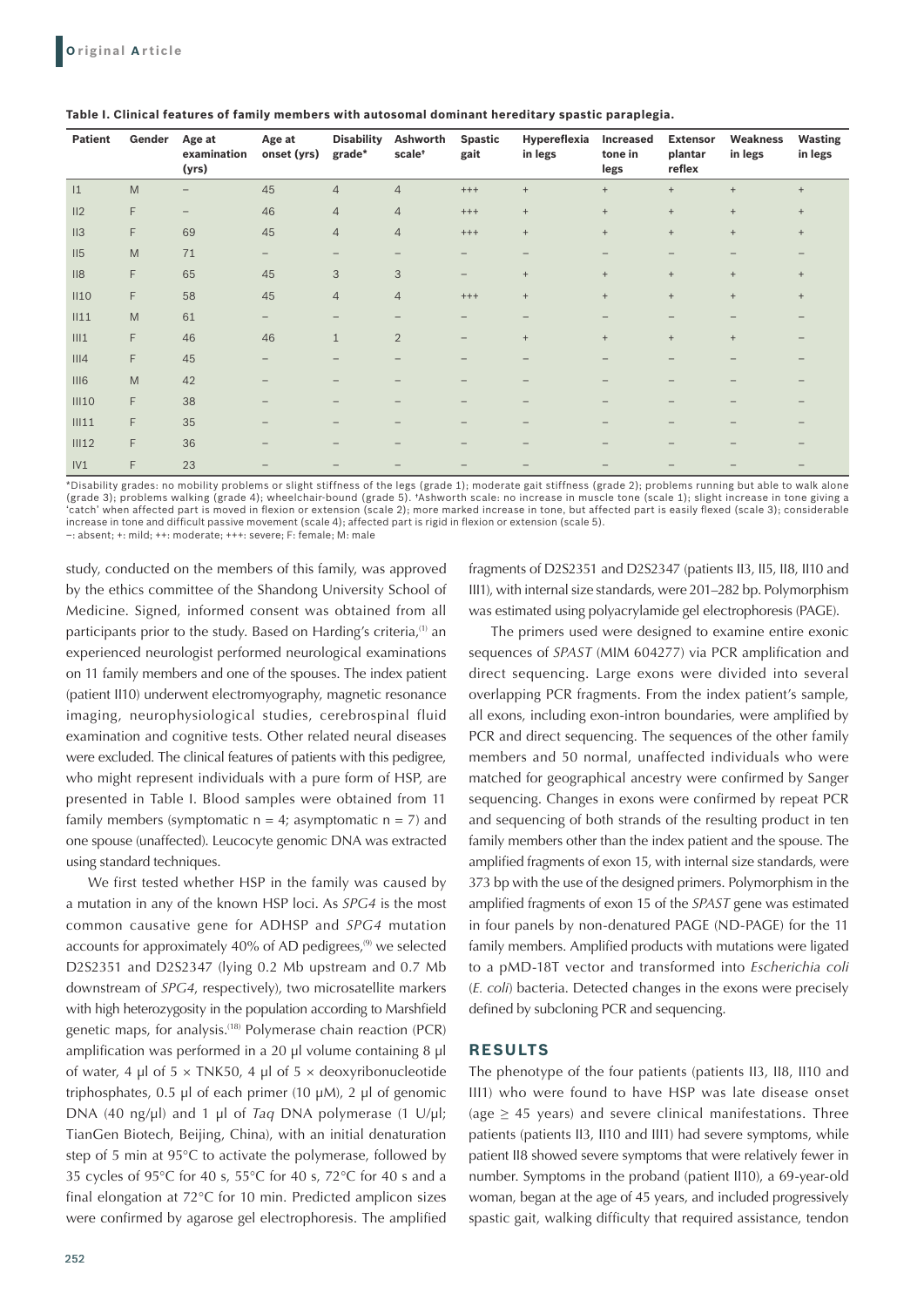hyperreflexia of the lower limbs and Babinski's sign. Initial symptoms of walking difficulty and progressively spastic gait in four of our affected patients began at a similar age. The disease progressed slowly, and there was correlation of clinical severity with disease duration. None of the patients exhibited upper extremity features or urinary disturbances (urgency and/or incontinence). Disease onset in patient III1 began at the age of 46 years, with mild walking difficulty, increasingly reduced muscle tone in the lower limbs and hyperreflexia. Patients III6 and IV1 were asymptomatic and showed no abnormal features on neurological examination at the ages of 42 and 23 years, respectively. As most of the third/fourth generation family members had not yet reached the age of disease onset, we could not determine whether they were affected or not based on phenotype alone. The family members available for linkage analysis were thus fewer and we were unable to get a high logarithm of odds (LOD) score at D2S2347. We found that among the available family members, alleles of D2S2347 cosegregated with the phenotype. Although we could not confirm that *SPG4* was the disease gene, we also could not exclude the possibility of it being the causative gene. There was no D2S2351 polymorphism found in the family.

Via Sanger sequencing, we were able to determine whether an *SPG4* mutation was present in members of the Chinese family with ADHSP. Our results revealed a 14-bp heterozygous deletion (c.1630-1643delTACTCAGGAAGTGA) in exon 15 of *SPAST*, leading to a frameshift mutation and premature termination of translation (p.tyr544profsX28). The 14-bp heterozygous deletion was precisely defined by subcloning PCR products in *E. coli* and sequencing (Fig. 2). Our findings also identified cosegregation of the deletion and phenotype in other affected family members. This mutation was, however, found to be absent in 50 normal, unaffected individuals who were matched for geographical ancestry. Sequence analysis revealed that two patients (patients III6 and IV1 aged 42 and 23 years, respectively) carried the mutated gene with the 14-bp heterozygous deletion, although they were both asymptomatic and showed no abnormal features on neurological examination. Results of the ND-PAGE of the amplified fragments of exon 15 of *SPAST* showed that the affected family members (patients II3, II8, II10 and III1) carried a 14-bp deletion gene, as did two other patients who were asymptomatic (patients III6 and IV1), but those of the 50 normal, unaffected individuals who were matched for geographical ancestry were homozygous with no mutation.

## **DISCUSSION**

In this study, combined linkage analysis and sequencing enabled the detection of a novel mutation in the *SPAST* gene that was causing ADHSP in a four-generation Chinese family. Previous reports have shown that HSP, which has a strong genetic basis, is clinically heterogeneous. The age of disease onset ranges from 1–77 years and the severity of symptoms differs greatly in many families with ADHSP.<sup>(8)</sup> In the four-generation Chinese family



**Fig. 2** A novel mutation was identified in a Chinese family with autosomal dominant hereditary spastic paraplegia. (a) The mutant sequence in exon 15 of *SPAST* among affected family members. (b) Normal sequence found in exon 15 of *SPAST* in an unaffected family member. (c) Site of the deletion mutation (arrow) found in exon 15 of *SPAST* in the index family member (patient II10), as defined upon sequencing of the subcloned polymerase chain reaction products.

with ADHSP studied here, the phenotypes of the four affected patients were late disease onset (≥ 45 years) and severe clinical manifestations (with no upper extremity features or urinary disturbances – urgency and/or incontinence), although bladder disturbances were previously reported in approximately 50% of affected individuals.(19,20)

Most of the *SPAST* mutations reported include missense, nonsense or splice site mutations, small insertions or deletions, and large duplications and deletions.<sup>(11-14)</sup> In our study, we detected a novel 14-bp heterozygous deletion (c.1630- 1643delTACTCAGGAAGTGA) in exon 15 of the *SPAST* gene, which led to a frameshift mutation with a premature stop codon. However, this mutation was found to be absent in 50 normal individuals who were matched for geographical ancestry. Sequence analysis revealed the presence of the 14-bp deletion